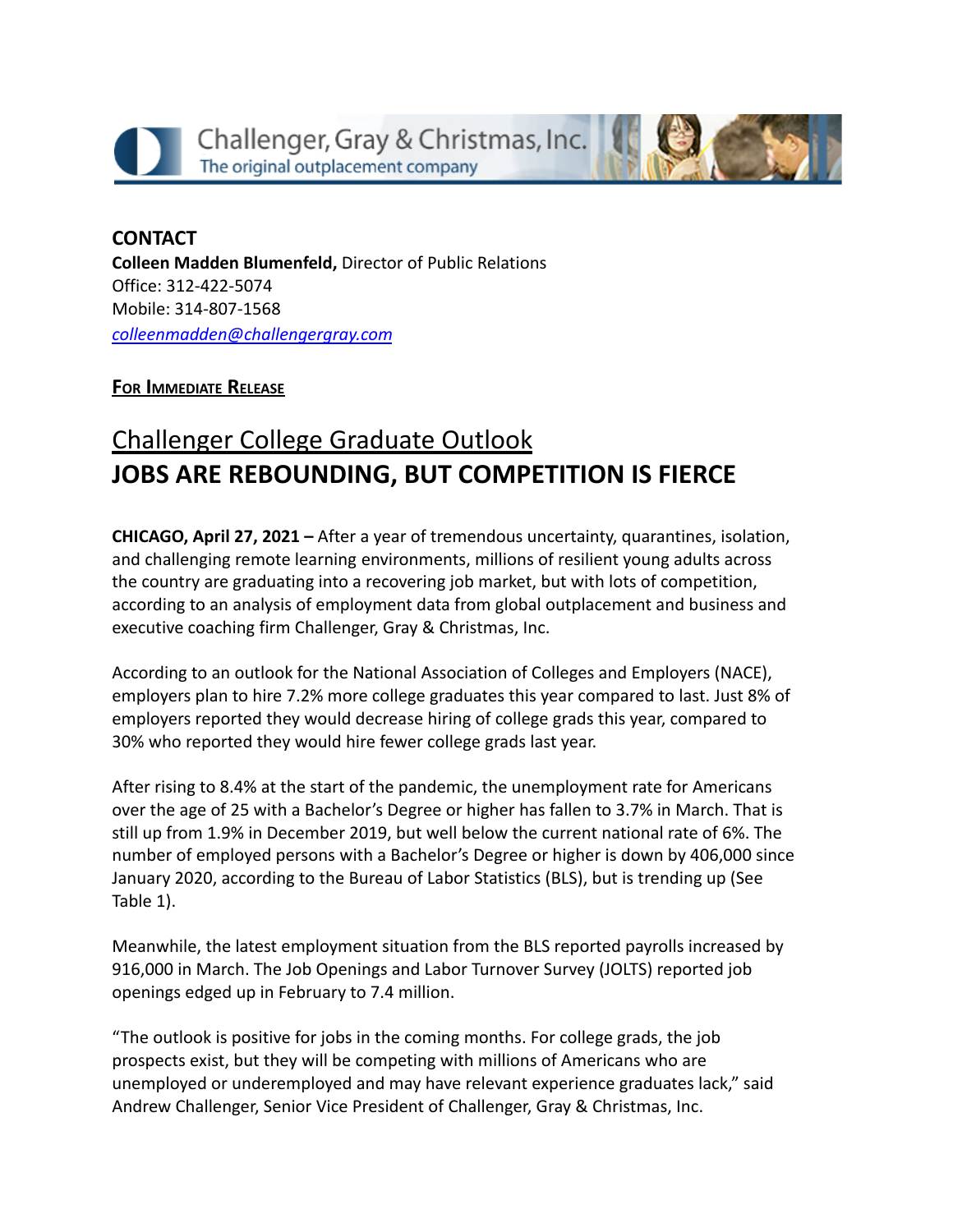

Table 1: Number of Employed Persons Over the Age of 25 with a Bachelor's Degree or Higher

**Source: Challenger, Gray & Christmas, Inc. with seasonally adjusted data from the BLS.**

Indeed, according to the BLS, 6.9 million Americans are not in the labor force, but want a job, up 1.8 million from February 2020, and 1.4 million more Americans are underemployed compared to last February – employed part time for economic reasons. The number of long-term unemployed is up 3.1 million since last February.

"The graduating class of 2021 experienced a tumultuous final year of college. One thing job-seeking graduates should showcase is their flexibility, adaptability, and ability to succeed under intense pressure," said Challenger.

"They have a ready-made answer to the common interview question 'tell us how you have overcome adversity,'" he added.

Challenger offers the following tips for college grads:

**Start your job search immediately.** Since the job market appears to be recovering right now, college grads should not take the summer off. You will be competing with millions of people who potentially have more experience than you do. Start early.

**Create a list of wins.** In addition to your updated resume, have a list of five or six accomplishments to discuss in interviews. Have a clear picture of what you can do for an organization and what you have done in the past, whether in other jobs, internships, volunteer work, or classroom settings.